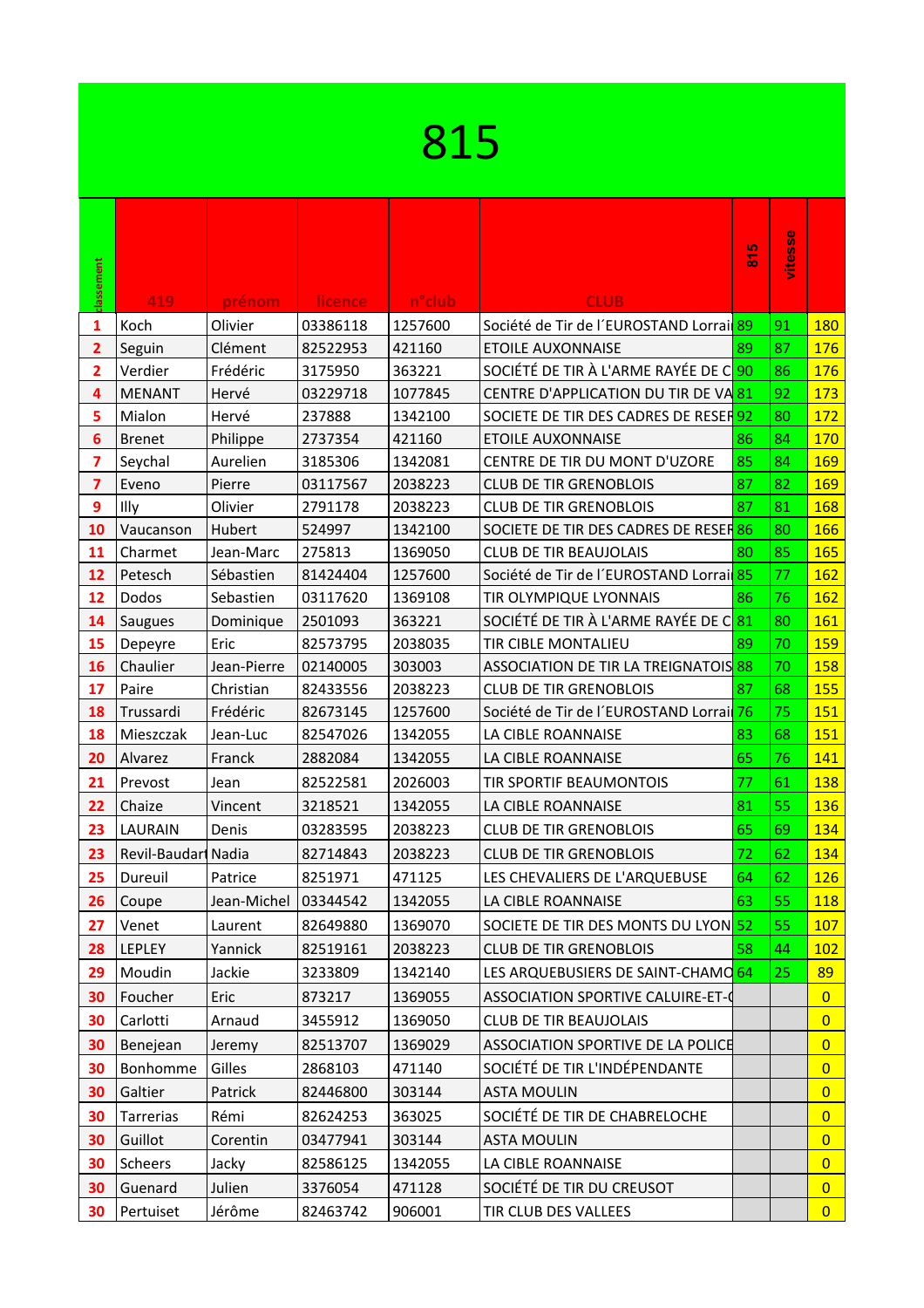| $\overline{0}$<br>30<br>Guyot<br>Johanny<br>82656209<br>1786065<br>AMICALE SPORTIVE DE TIR NEUVILLOI<br>cédric<br>$\overline{0}$<br>30<br>82736391<br>Guyot<br>1786065<br>AMICALE SPORTIVE DE TIR NEUVILLOI<br>$\overline{0}$<br>Chevalier<br>30<br>Guy<br>82595487<br>1342055<br>LA CIBLE ROANNAISE<br>$\overline{0}$<br>Hubert<br>30<br>Dominique<br>1342055<br>02976878<br>LA CIBLE ROANNAISE<br>Trinquet<br>3377636<br>303144<br><b>ASTA MOULIN</b><br>$\overline{0}$<br>30<br>Jean<br>$\overline{0}$<br>30<br>Valérie<br><b>MASSON</b><br>82728163<br>2038223<br><b>CLUB DE TIR GRENOBLOIS</b><br>MEI<br>$\overline{0}$<br>30<br>Nobert<br>1342055<br>LA CIBLE ROANNAISE<br>$\overline{0}$<br>30<br>Foussat<br>Eric<br>82554028<br>1369029<br>ASSOCIATION SPORTIVE DE LA POLICE<br>30<br>Guillot<br>$\overline{0}$<br>Daniel<br>3412268<br>303144<br><b>ASTA MOULIN</b><br>$\overline{0}$<br>30<br>82510229<br>303144<br><b>ASTA MOULIN</b><br>Roger<br>Bourgogne<br>$\overline{0}$<br>30<br>Jardin<br>2976309<br>1369108<br>Christophe<br>TIR OLYMPIQUE LYONNAIS<br><b>Burdin</b><br>Patrick<br>00799246<br>1342055<br>LA CIBLE ROANNAISE<br>$\overline{0}$<br>30<br>Jobard<br>$\overline{0}$<br>30<br>Patrice<br>969278<br>421092<br>ASSOCIATION DE TIR SPORTIF Perrign<br>$\overline{0}$<br>Grangé<br>Jean-Michel<br>82673227<br>741249<br>A.J.S. - Association Sport et Jeunesse<br>30<br>$\overline{0}$<br>Richefort<br>30<br>3451904<br>AMICALE SPORTIVE DE TIR NEUVILLOI<br>Philippe<br>1786065<br>$\overline{0}$<br>30<br><b>Braun</b><br>Louis<br>989384<br>303003<br><b>ASSOCIATION DE TIR LA TREIGNATOIS</b><br>$\overline{0}$<br>Kaleta<br>30<br>Sylvain<br>3302003<br>315020<br><b>ASSOCIATION SPORTIVE DE TIR SAINT</b><br>30<br>Martin<br>Frederic<br>1094063<br>$\overline{0}$<br>03417821<br>ASSOCIATION SPORTIVE DES CHEMIN<br>$\overline{0}$<br>Neuville<br>30<br>82430615<br>303144<br><b>ASTA MOULIN</b><br>Laurent<br>$\overline{0}$<br>30<br>Dulaquais<br>Arnaud<br>82547637<br>303144<br><b>ASTA MOULIN</b><br>Bertrand<br>Gérard<br>303144<br>$\overline{0}$<br>30<br>3332736<br><b>ASTA MOULIN</b><br>$\overline{0}$<br>30<br>Sauzet<br>Olivier<br>82545099<br>303144<br><b>ASTA MOULIN</b><br>Michon<br>$\overline{0}$<br>30<br>2361267<br>303144<br><b>ASTA MOULIN</b><br>Jean-Louis<br>$\overline{0}$<br>30<br>Thonier<br>Mathias<br>303144<br>2982153<br><b>ASTA MOULIN</b><br>Derré<br>$\overline{0}$<br>30<br>Jan-Marc<br>82645965<br>303144<br><b>ASTA MOULIN</b><br>$\overline{0}$<br>30<br>Carteron<br>Daniel<br>82483405<br>303144<br><b>ASTA MOULIN</b><br>$\overline{0}$<br>30<br>Robert<br>Jean-François 3377634<br>303144<br><b>ASTA MOULIN</b><br>$\overline{0}$<br>Dhuyvetter<br>Lionel<br>2427271<br>303144<br>30<br><b>ASTA MOULIN</b><br>303144<br><b>ASTA MOULIN</b><br>30<br>Guy<br><b>Bruce</b><br>$\overline{0}$<br>30<br>Fougere<br>Bernard<br>27101371<br>1342081<br>CENTRE DE TIR DU MONT D'UZORE<br>$\overline{0}$<br>$\overline{0}$<br>30<br>Camus<br>Patrick<br>1083119<br>1342081<br>CENTRE DE TIR DU MONT D'UZORE<br>Dietrich<br>Thierry<br>82448464<br>CERCLE DES AMIS DU TIR SPORTIF (CA<br>$\overline{0}$<br>30<br>1369158<br>$\overline{0}$<br>Bernard<br>Christophe<br>CLUB DE TIR CASTELPONTIN<br>30<br>82432896<br>363260<br><b>Brugière</b><br>Alain<br>30<br>2575978<br>363260<br><b>CLUB DE TIR CASTELPONTIN</b><br>$\overline{0}$<br>$\overline{0}$<br>Bonhur<br>Noël<br>82472427<br>1369051<br>CLUB DE TIR DE L'OUEST<br>30<br>Violette<br>Steiner<br>0630044275<br>1813033<br>CLUB DE TIR PROVENCE NEMROD - CT<br>$\overline{0}$<br>30<br>CLUB DE TIR PROVENCE NEMROD - CT<br>30<br>Caravia<br>Jean-Pierre<br>829585<br>1813033<br>$\overline{0}$<br>SCHACKMAN Rémi<br>02850548<br>421160<br>$\overline{0}$<br>30<br><b>ETOILE AUXONNAISE</b><br>00700289<br><b>ETOILE AUXONNAISE</b><br>$\overline{0}$<br>30<br>Dancer<br>Armand<br>421160<br>$\overline{0}$<br>Chauvelot<br>Jérémie<br>421160<br>30<br>3173177<br><b>ETOILE AUXONNAISE</b> |                | Frederic | 82659405 | 421092  | ASSOCIATION DE TIR SPORTIF Perrign | $\overline{0}$ |
|-------------------------------------------------------------------------------------------------------------------------------------------------------------------------------------------------------------------------------------------------------------------------------------------------------------------------------------------------------------------------------------------------------------------------------------------------------------------------------------------------------------------------------------------------------------------------------------------------------------------------------------------------------------------------------------------------------------------------------------------------------------------------------------------------------------------------------------------------------------------------------------------------------------------------------------------------------------------------------------------------------------------------------------------------------------------------------------------------------------------------------------------------------------------------------------------------------------------------------------------------------------------------------------------------------------------------------------------------------------------------------------------------------------------------------------------------------------------------------------------------------------------------------------------------------------------------------------------------------------------------------------------------------------------------------------------------------------------------------------------------------------------------------------------------------------------------------------------------------------------------------------------------------------------------------------------------------------------------------------------------------------------------------------------------------------------------------------------------------------------------------------------------------------------------------------------------------------------------------------------------------------------------------------------------------------------------------------------------------------------------------------------------------------------------------------------------------------------------------------------------------------------------------------------------------------------------------------------------------------------------------------------------------------------------------------------------------------------------------------------------------------------------------------------------------------------------------------------------------------------------------------------------------------------------------------------------------------------------------------------------------------------------------------------------------------------------------------------------------------------------------------------------------------------------------------------------------------------------------------------------------------------------------------------------------------------------------------------------------------------------------------------------------------------------------------------------------------------------------------------------------------------------------------------------------------------------------------------------------------------------------------------------------------------------------------------------------------------------------------------------------------------------------------------------------------------------------------------------------------------------------------------------------------------------------------------------------------------------------------------------------------------------|----------------|----------|----------|---------|------------------------------------|----------------|
|                                                                                                                                                                                                                                                                                                                                                                                                                                                                                                                                                                                                                                                                                                                                                                                                                                                                                                                                                                                                                                                                                                                                                                                                                                                                                                                                                                                                                                                                                                                                                                                                                                                                                                                                                                                                                                                                                                                                                                                                                                                                                                                                                                                                                                                                                                                                                                                                                                                                                                                                                                                                                                                                                                                                                                                                                                                                                                                                                                                                                                                                                                                                                                                                                                                                                                                                                                                                                                                                                                                                                                                                                                                                                                                                                                                                                                                                                                                                                                                                                         |                |          |          |         |                                    |                |
|                                                                                                                                                                                                                                                                                                                                                                                                                                                                                                                                                                                                                                                                                                                                                                                                                                                                                                                                                                                                                                                                                                                                                                                                                                                                                                                                                                                                                                                                                                                                                                                                                                                                                                                                                                                                                                                                                                                                                                                                                                                                                                                                                                                                                                                                                                                                                                                                                                                                                                                                                                                                                                                                                                                                                                                                                                                                                                                                                                                                                                                                                                                                                                                                                                                                                                                                                                                                                                                                                                                                                                                                                                                                                                                                                                                                                                                                                                                                                                                                                         |                |          |          |         |                                    |                |
|                                                                                                                                                                                                                                                                                                                                                                                                                                                                                                                                                                                                                                                                                                                                                                                                                                                                                                                                                                                                                                                                                                                                                                                                                                                                                                                                                                                                                                                                                                                                                                                                                                                                                                                                                                                                                                                                                                                                                                                                                                                                                                                                                                                                                                                                                                                                                                                                                                                                                                                                                                                                                                                                                                                                                                                                                                                                                                                                                                                                                                                                                                                                                                                                                                                                                                                                                                                                                                                                                                                                                                                                                                                                                                                                                                                                                                                                                                                                                                                                                         |                |          |          |         |                                    |                |
|                                                                                                                                                                                                                                                                                                                                                                                                                                                                                                                                                                                                                                                                                                                                                                                                                                                                                                                                                                                                                                                                                                                                                                                                                                                                                                                                                                                                                                                                                                                                                                                                                                                                                                                                                                                                                                                                                                                                                                                                                                                                                                                                                                                                                                                                                                                                                                                                                                                                                                                                                                                                                                                                                                                                                                                                                                                                                                                                                                                                                                                                                                                                                                                                                                                                                                                                                                                                                                                                                                                                                                                                                                                                                                                                                                                                                                                                                                                                                                                                                         |                |          |          |         |                                    |                |
|                                                                                                                                                                                                                                                                                                                                                                                                                                                                                                                                                                                                                                                                                                                                                                                                                                                                                                                                                                                                                                                                                                                                                                                                                                                                                                                                                                                                                                                                                                                                                                                                                                                                                                                                                                                                                                                                                                                                                                                                                                                                                                                                                                                                                                                                                                                                                                                                                                                                                                                                                                                                                                                                                                                                                                                                                                                                                                                                                                                                                                                                                                                                                                                                                                                                                                                                                                                                                                                                                                                                                                                                                                                                                                                                                                                                                                                                                                                                                                                                                         |                |          |          |         |                                    |                |
|                                                                                                                                                                                                                                                                                                                                                                                                                                                                                                                                                                                                                                                                                                                                                                                                                                                                                                                                                                                                                                                                                                                                                                                                                                                                                                                                                                                                                                                                                                                                                                                                                                                                                                                                                                                                                                                                                                                                                                                                                                                                                                                                                                                                                                                                                                                                                                                                                                                                                                                                                                                                                                                                                                                                                                                                                                                                                                                                                                                                                                                                                                                                                                                                                                                                                                                                                                                                                                                                                                                                                                                                                                                                                                                                                                                                                                                                                                                                                                                                                         |                |          |          |         |                                    |                |
|                                                                                                                                                                                                                                                                                                                                                                                                                                                                                                                                                                                                                                                                                                                                                                                                                                                                                                                                                                                                                                                                                                                                                                                                                                                                                                                                                                                                                                                                                                                                                                                                                                                                                                                                                                                                                                                                                                                                                                                                                                                                                                                                                                                                                                                                                                                                                                                                                                                                                                                                                                                                                                                                                                                                                                                                                                                                                                                                                                                                                                                                                                                                                                                                                                                                                                                                                                                                                                                                                                                                                                                                                                                                                                                                                                                                                                                                                                                                                                                                                         |                |          |          |         |                                    |                |
|                                                                                                                                                                                                                                                                                                                                                                                                                                                                                                                                                                                                                                                                                                                                                                                                                                                                                                                                                                                                                                                                                                                                                                                                                                                                                                                                                                                                                                                                                                                                                                                                                                                                                                                                                                                                                                                                                                                                                                                                                                                                                                                                                                                                                                                                                                                                                                                                                                                                                                                                                                                                                                                                                                                                                                                                                                                                                                                                                                                                                                                                                                                                                                                                                                                                                                                                                                                                                                                                                                                                                                                                                                                                                                                                                                                                                                                                                                                                                                                                                         |                |          |          |         |                                    |                |
|                                                                                                                                                                                                                                                                                                                                                                                                                                                                                                                                                                                                                                                                                                                                                                                                                                                                                                                                                                                                                                                                                                                                                                                                                                                                                                                                                                                                                                                                                                                                                                                                                                                                                                                                                                                                                                                                                                                                                                                                                                                                                                                                                                                                                                                                                                                                                                                                                                                                                                                                                                                                                                                                                                                                                                                                                                                                                                                                                                                                                                                                                                                                                                                                                                                                                                                                                                                                                                                                                                                                                                                                                                                                                                                                                                                                                                                                                                                                                                                                                         |                |          |          |         |                                    |                |
|                                                                                                                                                                                                                                                                                                                                                                                                                                                                                                                                                                                                                                                                                                                                                                                                                                                                                                                                                                                                                                                                                                                                                                                                                                                                                                                                                                                                                                                                                                                                                                                                                                                                                                                                                                                                                                                                                                                                                                                                                                                                                                                                                                                                                                                                                                                                                                                                                                                                                                                                                                                                                                                                                                                                                                                                                                                                                                                                                                                                                                                                                                                                                                                                                                                                                                                                                                                                                                                                                                                                                                                                                                                                                                                                                                                                                                                                                                                                                                                                                         |                |          |          |         |                                    |                |
|                                                                                                                                                                                                                                                                                                                                                                                                                                                                                                                                                                                                                                                                                                                                                                                                                                                                                                                                                                                                                                                                                                                                                                                                                                                                                                                                                                                                                                                                                                                                                                                                                                                                                                                                                                                                                                                                                                                                                                                                                                                                                                                                                                                                                                                                                                                                                                                                                                                                                                                                                                                                                                                                                                                                                                                                                                                                                                                                                                                                                                                                                                                                                                                                                                                                                                                                                                                                                                                                                                                                                                                                                                                                                                                                                                                                                                                                                                                                                                                                                         |                |          |          |         |                                    |                |
|                                                                                                                                                                                                                                                                                                                                                                                                                                                                                                                                                                                                                                                                                                                                                                                                                                                                                                                                                                                                                                                                                                                                                                                                                                                                                                                                                                                                                                                                                                                                                                                                                                                                                                                                                                                                                                                                                                                                                                                                                                                                                                                                                                                                                                                                                                                                                                                                                                                                                                                                                                                                                                                                                                                                                                                                                                                                                                                                                                                                                                                                                                                                                                                                                                                                                                                                                                                                                                                                                                                                                                                                                                                                                                                                                                                                                                                                                                                                                                                                                         |                |          |          |         |                                    |                |
|                                                                                                                                                                                                                                                                                                                                                                                                                                                                                                                                                                                                                                                                                                                                                                                                                                                                                                                                                                                                                                                                                                                                                                                                                                                                                                                                                                                                                                                                                                                                                                                                                                                                                                                                                                                                                                                                                                                                                                                                                                                                                                                                                                                                                                                                                                                                                                                                                                                                                                                                                                                                                                                                                                                                                                                                                                                                                                                                                                                                                                                                                                                                                                                                                                                                                                                                                                                                                                                                                                                                                                                                                                                                                                                                                                                                                                                                                                                                                                                                                         |                |          |          |         |                                    |                |
|                                                                                                                                                                                                                                                                                                                                                                                                                                                                                                                                                                                                                                                                                                                                                                                                                                                                                                                                                                                                                                                                                                                                                                                                                                                                                                                                                                                                                                                                                                                                                                                                                                                                                                                                                                                                                                                                                                                                                                                                                                                                                                                                                                                                                                                                                                                                                                                                                                                                                                                                                                                                                                                                                                                                                                                                                                                                                                                                                                                                                                                                                                                                                                                                                                                                                                                                                                                                                                                                                                                                                                                                                                                                                                                                                                                                                                                                                                                                                                                                                         |                |          |          |         |                                    |                |
|                                                                                                                                                                                                                                                                                                                                                                                                                                                                                                                                                                                                                                                                                                                                                                                                                                                                                                                                                                                                                                                                                                                                                                                                                                                                                                                                                                                                                                                                                                                                                                                                                                                                                                                                                                                                                                                                                                                                                                                                                                                                                                                                                                                                                                                                                                                                                                                                                                                                                                                                                                                                                                                                                                                                                                                                                                                                                                                                                                                                                                                                                                                                                                                                                                                                                                                                                                                                                                                                                                                                                                                                                                                                                                                                                                                                                                                                                                                                                                                                                         |                |          |          |         |                                    |                |
|                                                                                                                                                                                                                                                                                                                                                                                                                                                                                                                                                                                                                                                                                                                                                                                                                                                                                                                                                                                                                                                                                                                                                                                                                                                                                                                                                                                                                                                                                                                                                                                                                                                                                                                                                                                                                                                                                                                                                                                                                                                                                                                                                                                                                                                                                                                                                                                                                                                                                                                                                                                                                                                                                                                                                                                                                                                                                                                                                                                                                                                                                                                                                                                                                                                                                                                                                                                                                                                                                                                                                                                                                                                                                                                                                                                                                                                                                                                                                                                                                         |                |          |          |         |                                    |                |
|                                                                                                                                                                                                                                                                                                                                                                                                                                                                                                                                                                                                                                                                                                                                                                                                                                                                                                                                                                                                                                                                                                                                                                                                                                                                                                                                                                                                                                                                                                                                                                                                                                                                                                                                                                                                                                                                                                                                                                                                                                                                                                                                                                                                                                                                                                                                                                                                                                                                                                                                                                                                                                                                                                                                                                                                                                                                                                                                                                                                                                                                                                                                                                                                                                                                                                                                                                                                                                                                                                                                                                                                                                                                                                                                                                                                                                                                                                                                                                                                                         |                |          |          |         |                                    |                |
|                                                                                                                                                                                                                                                                                                                                                                                                                                                                                                                                                                                                                                                                                                                                                                                                                                                                                                                                                                                                                                                                                                                                                                                                                                                                                                                                                                                                                                                                                                                                                                                                                                                                                                                                                                                                                                                                                                                                                                                                                                                                                                                                                                                                                                                                                                                                                                                                                                                                                                                                                                                                                                                                                                                                                                                                                                                                                                                                                                                                                                                                                                                                                                                                                                                                                                                                                                                                                                                                                                                                                                                                                                                                                                                                                                                                                                                                                                                                                                                                                         |                |          |          |         |                                    |                |
|                                                                                                                                                                                                                                                                                                                                                                                                                                                                                                                                                                                                                                                                                                                                                                                                                                                                                                                                                                                                                                                                                                                                                                                                                                                                                                                                                                                                                                                                                                                                                                                                                                                                                                                                                                                                                                                                                                                                                                                                                                                                                                                                                                                                                                                                                                                                                                                                                                                                                                                                                                                                                                                                                                                                                                                                                                                                                                                                                                                                                                                                                                                                                                                                                                                                                                                                                                                                                                                                                                                                                                                                                                                                                                                                                                                                                                                                                                                                                                                                                         |                |          |          |         |                                    |                |
|                                                                                                                                                                                                                                                                                                                                                                                                                                                                                                                                                                                                                                                                                                                                                                                                                                                                                                                                                                                                                                                                                                                                                                                                                                                                                                                                                                                                                                                                                                                                                                                                                                                                                                                                                                                                                                                                                                                                                                                                                                                                                                                                                                                                                                                                                                                                                                                                                                                                                                                                                                                                                                                                                                                                                                                                                                                                                                                                                                                                                                                                                                                                                                                                                                                                                                                                                                                                                                                                                                                                                                                                                                                                                                                                                                                                                                                                                                                                                                                                                         |                |          |          |         |                                    |                |
|                                                                                                                                                                                                                                                                                                                                                                                                                                                                                                                                                                                                                                                                                                                                                                                                                                                                                                                                                                                                                                                                                                                                                                                                                                                                                                                                                                                                                                                                                                                                                                                                                                                                                                                                                                                                                                                                                                                                                                                                                                                                                                                                                                                                                                                                                                                                                                                                                                                                                                                                                                                                                                                                                                                                                                                                                                                                                                                                                                                                                                                                                                                                                                                                                                                                                                                                                                                                                                                                                                                                                                                                                                                                                                                                                                                                                                                                                                                                                                                                                         |                |          |          |         |                                    |                |
|                                                                                                                                                                                                                                                                                                                                                                                                                                                                                                                                                                                                                                                                                                                                                                                                                                                                                                                                                                                                                                                                                                                                                                                                                                                                                                                                                                                                                                                                                                                                                                                                                                                                                                                                                                                                                                                                                                                                                                                                                                                                                                                                                                                                                                                                                                                                                                                                                                                                                                                                                                                                                                                                                                                                                                                                                                                                                                                                                                                                                                                                                                                                                                                                                                                                                                                                                                                                                                                                                                                                                                                                                                                                                                                                                                                                                                                                                                                                                                                                                         |                |          |          |         |                                    |                |
|                                                                                                                                                                                                                                                                                                                                                                                                                                                                                                                                                                                                                                                                                                                                                                                                                                                                                                                                                                                                                                                                                                                                                                                                                                                                                                                                                                                                                                                                                                                                                                                                                                                                                                                                                                                                                                                                                                                                                                                                                                                                                                                                                                                                                                                                                                                                                                                                                                                                                                                                                                                                                                                                                                                                                                                                                                                                                                                                                                                                                                                                                                                                                                                                                                                                                                                                                                                                                                                                                                                                                                                                                                                                                                                                                                                                                                                                                                                                                                                                                         |                |          |          |         |                                    |                |
|                                                                                                                                                                                                                                                                                                                                                                                                                                                                                                                                                                                                                                                                                                                                                                                                                                                                                                                                                                                                                                                                                                                                                                                                                                                                                                                                                                                                                                                                                                                                                                                                                                                                                                                                                                                                                                                                                                                                                                                                                                                                                                                                                                                                                                                                                                                                                                                                                                                                                                                                                                                                                                                                                                                                                                                                                                                                                                                                                                                                                                                                                                                                                                                                                                                                                                                                                                                                                                                                                                                                                                                                                                                                                                                                                                                                                                                                                                                                                                                                                         |                |          |          |         |                                    |                |
|                                                                                                                                                                                                                                                                                                                                                                                                                                                                                                                                                                                                                                                                                                                                                                                                                                                                                                                                                                                                                                                                                                                                                                                                                                                                                                                                                                                                                                                                                                                                                                                                                                                                                                                                                                                                                                                                                                                                                                                                                                                                                                                                                                                                                                                                                                                                                                                                                                                                                                                                                                                                                                                                                                                                                                                                                                                                                                                                                                                                                                                                                                                                                                                                                                                                                                                                                                                                                                                                                                                                                                                                                                                                                                                                                                                                                                                                                                                                                                                                                         |                |          |          |         |                                    |                |
|                                                                                                                                                                                                                                                                                                                                                                                                                                                                                                                                                                                                                                                                                                                                                                                                                                                                                                                                                                                                                                                                                                                                                                                                                                                                                                                                                                                                                                                                                                                                                                                                                                                                                                                                                                                                                                                                                                                                                                                                                                                                                                                                                                                                                                                                                                                                                                                                                                                                                                                                                                                                                                                                                                                                                                                                                                                                                                                                                                                                                                                                                                                                                                                                                                                                                                                                                                                                                                                                                                                                                                                                                                                                                                                                                                                                                                                                                                                                                                                                                         |                |          |          |         |                                    |                |
|                                                                                                                                                                                                                                                                                                                                                                                                                                                                                                                                                                                                                                                                                                                                                                                                                                                                                                                                                                                                                                                                                                                                                                                                                                                                                                                                                                                                                                                                                                                                                                                                                                                                                                                                                                                                                                                                                                                                                                                                                                                                                                                                                                                                                                                                                                                                                                                                                                                                                                                                                                                                                                                                                                                                                                                                                                                                                                                                                                                                                                                                                                                                                                                                                                                                                                                                                                                                                                                                                                                                                                                                                                                                                                                                                                                                                                                                                                                                                                                                                         |                |          |          |         |                                    |                |
|                                                                                                                                                                                                                                                                                                                                                                                                                                                                                                                                                                                                                                                                                                                                                                                                                                                                                                                                                                                                                                                                                                                                                                                                                                                                                                                                                                                                                                                                                                                                                                                                                                                                                                                                                                                                                                                                                                                                                                                                                                                                                                                                                                                                                                                                                                                                                                                                                                                                                                                                                                                                                                                                                                                                                                                                                                                                                                                                                                                                                                                                                                                                                                                                                                                                                                                                                                                                                                                                                                                                                                                                                                                                                                                                                                                                                                                                                                                                                                                                                         |                |          |          |         |                                    |                |
|                                                                                                                                                                                                                                                                                                                                                                                                                                                                                                                                                                                                                                                                                                                                                                                                                                                                                                                                                                                                                                                                                                                                                                                                                                                                                                                                                                                                                                                                                                                                                                                                                                                                                                                                                                                                                                                                                                                                                                                                                                                                                                                                                                                                                                                                                                                                                                                                                                                                                                                                                                                                                                                                                                                                                                                                                                                                                                                                                                                                                                                                                                                                                                                                                                                                                                                                                                                                                                                                                                                                                                                                                                                                                                                                                                                                                                                                                                                                                                                                                         |                |          |          |         |                                    |                |
|                                                                                                                                                                                                                                                                                                                                                                                                                                                                                                                                                                                                                                                                                                                                                                                                                                                                                                                                                                                                                                                                                                                                                                                                                                                                                                                                                                                                                                                                                                                                                                                                                                                                                                                                                                                                                                                                                                                                                                                                                                                                                                                                                                                                                                                                                                                                                                                                                                                                                                                                                                                                                                                                                                                                                                                                                                                                                                                                                                                                                                                                                                                                                                                                                                                                                                                                                                                                                                                                                                                                                                                                                                                                                                                                                                                                                                                                                                                                                                                                                         |                |          |          |         |                                    |                |
|                                                                                                                                                                                                                                                                                                                                                                                                                                                                                                                                                                                                                                                                                                                                                                                                                                                                                                                                                                                                                                                                                                                                                                                                                                                                                                                                                                                                                                                                                                                                                                                                                                                                                                                                                                                                                                                                                                                                                                                                                                                                                                                                                                                                                                                                                                                                                                                                                                                                                                                                                                                                                                                                                                                                                                                                                                                                                                                                                                                                                                                                                                                                                                                                                                                                                                                                                                                                                                                                                                                                                                                                                                                                                                                                                                                                                                                                                                                                                                                                                         |                |          |          |         |                                    |                |
|                                                                                                                                                                                                                                                                                                                                                                                                                                                                                                                                                                                                                                                                                                                                                                                                                                                                                                                                                                                                                                                                                                                                                                                                                                                                                                                                                                                                                                                                                                                                                                                                                                                                                                                                                                                                                                                                                                                                                                                                                                                                                                                                                                                                                                                                                                                                                                                                                                                                                                                                                                                                                                                                                                                                                                                                                                                                                                                                                                                                                                                                                                                                                                                                                                                                                                                                                                                                                                                                                                                                                                                                                                                                                                                                                                                                                                                                                                                                                                                                                         |                |          |          |         |                                    |                |
|                                                                                                                                                                                                                                                                                                                                                                                                                                                                                                                                                                                                                                                                                                                                                                                                                                                                                                                                                                                                                                                                                                                                                                                                                                                                                                                                                                                                                                                                                                                                                                                                                                                                                                                                                                                                                                                                                                                                                                                                                                                                                                                                                                                                                                                                                                                                                                                                                                                                                                                                                                                                                                                                                                                                                                                                                                                                                                                                                                                                                                                                                                                                                                                                                                                                                                                                                                                                                                                                                                                                                                                                                                                                                                                                                                                                                                                                                                                                                                                                                         |                |          |          |         |                                    |                |
|                                                                                                                                                                                                                                                                                                                                                                                                                                                                                                                                                                                                                                                                                                                                                                                                                                                                                                                                                                                                                                                                                                                                                                                                                                                                                                                                                                                                                                                                                                                                                                                                                                                                                                                                                                                                                                                                                                                                                                                                                                                                                                                                                                                                                                                                                                                                                                                                                                                                                                                                                                                                                                                                                                                                                                                                                                                                                                                                                                                                                                                                                                                                                                                                                                                                                                                                                                                                                                                                                                                                                                                                                                                                                                                                                                                                                                                                                                                                                                                                                         |                |          |          |         |                                    |                |
|                                                                                                                                                                                                                                                                                                                                                                                                                                                                                                                                                                                                                                                                                                                                                                                                                                                                                                                                                                                                                                                                                                                                                                                                                                                                                                                                                                                                                                                                                                                                                                                                                                                                                                                                                                                                                                                                                                                                                                                                                                                                                                                                                                                                                                                                                                                                                                                                                                                                                                                                                                                                                                                                                                                                                                                                                                                                                                                                                                                                                                                                                                                                                                                                                                                                                                                                                                                                                                                                                                                                                                                                                                                                                                                                                                                                                                                                                                                                                                                                                         |                |          |          |         |                                    |                |
|                                                                                                                                                                                                                                                                                                                                                                                                                                                                                                                                                                                                                                                                                                                                                                                                                                                                                                                                                                                                                                                                                                                                                                                                                                                                                                                                                                                                                                                                                                                                                                                                                                                                                                                                                                                                                                                                                                                                                                                                                                                                                                                                                                                                                                                                                                                                                                                                                                                                                                                                                                                                                                                                                                                                                                                                                                                                                                                                                                                                                                                                                                                                                                                                                                                                                                                                                                                                                                                                                                                                                                                                                                                                                                                                                                                                                                                                                                                                                                                                                         |                |          |          |         |                                    |                |
|                                                                                                                                                                                                                                                                                                                                                                                                                                                                                                                                                                                                                                                                                                                                                                                                                                                                                                                                                                                                                                                                                                                                                                                                                                                                                                                                                                                                                                                                                                                                                                                                                                                                                                                                                                                                                                                                                                                                                                                                                                                                                                                                                                                                                                                                                                                                                                                                                                                                                                                                                                                                                                                                                                                                                                                                                                                                                                                                                                                                                                                                                                                                                                                                                                                                                                                                                                                                                                                                                                                                                                                                                                                                                                                                                                                                                                                                                                                                                                                                                         |                |          |          |         |                                    |                |
|                                                                                                                                                                                                                                                                                                                                                                                                                                                                                                                                                                                                                                                                                                                                                                                                                                                                                                                                                                                                                                                                                                                                                                                                                                                                                                                                                                                                                                                                                                                                                                                                                                                                                                                                                                                                                                                                                                                                                                                                                                                                                                                                                                                                                                                                                                                                                                                                                                                                                                                                                                                                                                                                                                                                                                                                                                                                                                                                                                                                                                                                                                                                                                                                                                                                                                                                                                                                                                                                                                                                                                                                                                                                                                                                                                                                                                                                                                                                                                                                                         |                |          |          |         |                                    |                |
|                                                                                                                                                                                                                                                                                                                                                                                                                                                                                                                                                                                                                                                                                                                                                                                                                                                                                                                                                                                                                                                                                                                                                                                                                                                                                                                                                                                                                                                                                                                                                                                                                                                                                                                                                                                                                                                                                                                                                                                                                                                                                                                                                                                                                                                                                                                                                                                                                                                                                                                                                                                                                                                                                                                                                                                                                                                                                                                                                                                                                                                                                                                                                                                                                                                                                                                                                                                                                                                                                                                                                                                                                                                                                                                                                                                                                                                                                                                                                                                                                         |                |          |          |         |                                    |                |
|                                                                                                                                                                                                                                                                                                                                                                                                                                                                                                                                                                                                                                                                                                                                                                                                                                                                                                                                                                                                                                                                                                                                                                                                                                                                                                                                                                                                                                                                                                                                                                                                                                                                                                                                                                                                                                                                                                                                                                                                                                                                                                                                                                                                                                                                                                                                                                                                                                                                                                                                                                                                                                                                                                                                                                                                                                                                                                                                                                                                                                                                                                                                                                                                                                                                                                                                                                                                                                                                                                                                                                                                                                                                                                                                                                                                                                                                                                                                                                                                                         |                |          |          |         |                                    |                |
| 30<br>Bach<br>Michel<br>$\overline{0}$<br>3462350<br>1342055<br>LA CIBLE ROANNAISE                                                                                                                                                                                                                                                                                                                                                                                                                                                                                                                                                                                                                                                                                                                                                                                                                                                                                                                                                                                                                                                                                                                                                                                                                                                                                                                                                                                                                                                                                                                                                                                                                                                                                                                                                                                                                                                                                                                                                                                                                                                                                                                                                                                                                                                                                                                                                                                                                                                                                                                                                                                                                                                                                                                                                                                                                                                                                                                                                                                                                                                                                                                                                                                                                                                                                                                                                                                                                                                                                                                                                                                                                                                                                                                                                                                                                                                                                                                                      |                |          |          |         |                                    |                |
| $\overline{0}$<br>Rolle<br>30<br>Philippe<br>82707658<br>1342055<br>LA CIBLE ROANNAISE                                                                                                                                                                                                                                                                                                                                                                                                                                                                                                                                                                                                                                                                                                                                                                                                                                                                                                                                                                                                                                                                                                                                                                                                                                                                                                                                                                                                                                                                                                                                                                                                                                                                                                                                                                                                                                                                                                                                                                                                                                                                                                                                                                                                                                                                                                                                                                                                                                                                                                                                                                                                                                                                                                                                                                                                                                                                                                                                                                                                                                                                                                                                                                                                                                                                                                                                                                                                                                                                                                                                                                                                                                                                                                                                                                                                                                                                                                                                  |                |          |          |         |                                    |                |
| Giraud<br>Guillaume<br>30<br>2384439<br>1342055<br>LA CIBLE ROANNAISE<br>$\overline{0}$                                                                                                                                                                                                                                                                                                                                                                                                                                                                                                                                                                                                                                                                                                                                                                                                                                                                                                                                                                                                                                                                                                                                                                                                                                                                                                                                                                                                                                                                                                                                                                                                                                                                                                                                                                                                                                                                                                                                                                                                                                                                                                                                                                                                                                                                                                                                                                                                                                                                                                                                                                                                                                                                                                                                                                                                                                                                                                                                                                                                                                                                                                                                                                                                                                                                                                                                                                                                                                                                                                                                                                                                                                                                                                                                                                                                                                                                                                                                 |                |          |          |         |                                    |                |
| $\overline{0}$<br>30<br>Vernusse<br>Bernard<br>82492426<br>1342055<br>LA CIBLE ROANNAISE                                                                                                                                                                                                                                                                                                                                                                                                                                                                                                                                                                                                                                                                                                                                                                                                                                                                                                                                                                                                                                                                                                                                                                                                                                                                                                                                                                                                                                                                                                                                                                                                                                                                                                                                                                                                                                                                                                                                                                                                                                                                                                                                                                                                                                                                                                                                                                                                                                                                                                                                                                                                                                                                                                                                                                                                                                                                                                                                                                                                                                                                                                                                                                                                                                                                                                                                                                                                                                                                                                                                                                                                                                                                                                                                                                                                                                                                                                                                |                |          |          |         |                                    |                |
| Maillet<br>Jean-Paul<br>82547017<br>1342055<br>LA CIBLE ROANNAISE<br>$\overline{0}$<br>30                                                                                                                                                                                                                                                                                                                                                                                                                                                                                                                                                                                                                                                                                                                                                                                                                                                                                                                                                                                                                                                                                                                                                                                                                                                                                                                                                                                                                                                                                                                                                                                                                                                                                                                                                                                                                                                                                                                                                                                                                                                                                                                                                                                                                                                                                                                                                                                                                                                                                                                                                                                                                                                                                                                                                                                                                                                                                                                                                                                                                                                                                                                                                                                                                                                                                                                                                                                                                                                                                                                                                                                                                                                                                                                                                                                                                                                                                                                               |                |          |          |         |                                    |                |
|                                                                                                                                                                                                                                                                                                                                                                                                                                                                                                                                                                                                                                                                                                                                                                                                                                                                                                                                                                                                                                                                                                                                                                                                                                                                                                                                                                                                                                                                                                                                                                                                                                                                                                                                                                                                                                                                                                                                                                                                                                                                                                                                                                                                                                                                                                                                                                                                                                                                                                                                                                                                                                                                                                                                                                                                                                                                                                                                                                                                                                                                                                                                                                                                                                                                                                                                                                                                                                                                                                                                                                                                                                                                                                                                                                                                                                                                                                                                                                                                                         | Gerentes<br>30 | Claude   | 2599548  | 1342055 | LA CIBLE ROANNAISE                 | $\overline{0}$ |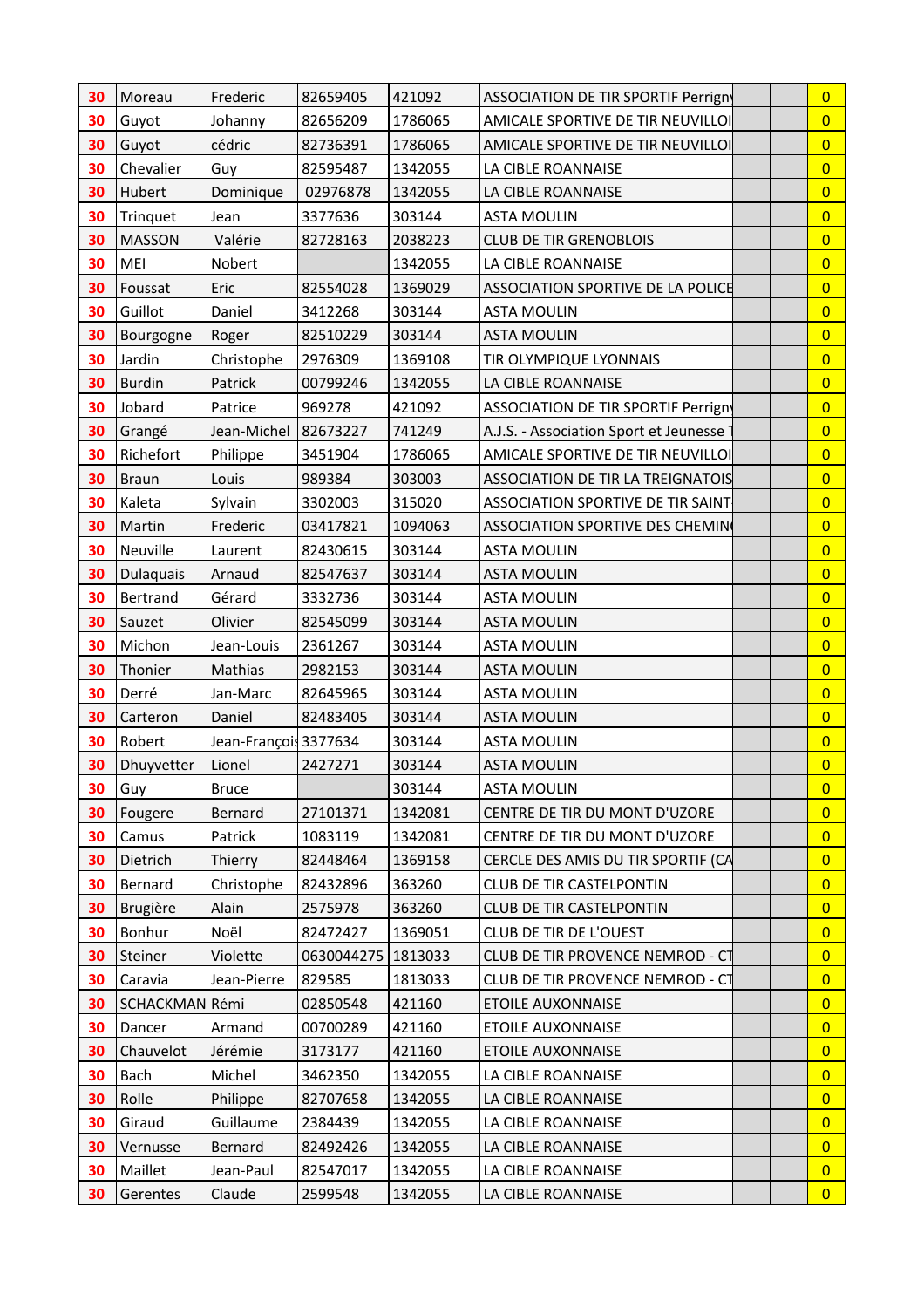| 30       | Barriquand         | Jean-paul              | 82617144           | 1342055          | LA CIBLE ROANNAISE                                     | $\overline{0}$                   |
|----------|--------------------|------------------------|--------------------|------------------|--------------------------------------------------------|----------------------------------|
| 30       | Guyon              | Loic                   | 3476309            | 1342055          | LA CIBLE ROANNAISE                                     | $\overline{0}$                   |
| 30       | Genaudy            | Martial                | 02916283           | 1342055          | LA CIBLE ROANNAISE                                     | $\overline{0}$                   |
| 30       | Dupuy              | Jean-Michel            | 82547015           | 1342055          | LA CIBLE ROANNAISE                                     | $\overline{0}$                   |
| 30       | <b>Briday</b>      | Simon                  | 82556342           | 1342055          | LA CIBLE ROANNAISE                                     | $\overline{0}$                   |
| 30       | <b>MURA</b>        | Cécilia                | 82694195           | 1342055          | LA CIBLE ROANNAISE                                     | $\overline{0}$                   |
| 30       | Murat              | Olivier                | 82424871           | 1342055          | LA CIBLE ROANNAISE                                     | $\overline{0}$                   |
| 30       | Poitoux            | Jean-Marc              | 03342410           | 1342055          | LA CIBLE ROANNAISE                                     | $\overline{0}$                   |
| 30       | Ravard             | Isabelle               | 2976473            | 1342055          | LA CIBLE ROANNAISE                                     | $\overline{0}$                   |
| 30       | Gherardi           | Alain                  | 02122508           | 1342055          | LA CIBLE ROANNAISE                                     | $\overline{0}$                   |
| 30       | Perrier            | Michel                 |                    | 1342055          | LA CIBLE ROANNAISE                                     | $\overline{0}$                   |
| 30       | Gardet             | Jean-Paul              | 03111757           | 1342055          | LA CIBLE ROANNAISE                                     | $\overline{0}$                   |
| 30       | <b>RICHARD</b>     | Jean Charles           |                    | 1342055          | LA CIBLE ROANNAISE                                     | $\overline{0}$                   |
| 30       | Dufour             | Yves                   | 82503222           | 1257013          | LA LIGNE DE MIRE D'AUGNY                               | $\overline{0}$                   |
| 30       | Michelet           | Walter                 | 82601116           | 471125           | LES CHEVALIERS DE L'ARQUEBUSE                          | $\overline{0}$                   |
| 30       | Chevalier          | Jean-Paul              | 807110             | 1369016          | <b>LUGDUNUM TIR</b>                                    | $\overline{0}$                   |
| 30       | Coste              | Jean-louis             | 377752             | 363221           | SOCIÉTÉ DE TIR À L'ARME RAYÉE DE C                     | $\overline{0}$                   |
| 30       | Pace               | Michel                 | 356963             | 363221           | SOCIÉTÉ DE TIR À L'ARME RAYÉE DE C                     | $\overline{0}$                   |
| 30       | Poulet             | Jean                   | 3377256            | 363221           | SOCIÉTÉ DE TIR À L'ARME RAYÉE DE C                     | $\overline{0}$                   |
| 30       | Carretero          | Longino                | 82579691           | 363221           | SOCIÉTÉ DE TIR À L'ARME RAYÉE DE C                     | $\overline{0}$                   |
| 30       | Jovin              | Hugues                 | 3284744            | 363221           | SOCIÉTÉ DE TIR À L'ARME RAYÉE DE C                     | $\overline{0}$                   |
| 30       | Salaun             | Hervé                  | 82643315           | 363221           | SOCIÉTÉ DE TIR À L'ARME RAYÉE DE C                     | $\overline{0}$                   |
| 30       | Ollier             | Martial                | 82723528           | 363025           | SOCIÉTÉ DE TIR DE CHABRELOCHE                          | $\overline{0}$                   |
| 30       | <b>STEINER</b>     | Julien                 | 82624745           | 1342127          | SOCIÉTÉ DE TIR DE SAVIGNEUX-MONT                       | $\overline{0}$                   |
| 30       | Vogel              | Rudy                   | 82470981           | 1342127          | SOCIÉTÉ DE TIR DE SAVIGNEUX-MONT                       | $\overline{0}$                   |
| 30       | Villard            | <b>Bruno</b>           | 82540177           | 1369070          | SOCIETE DE TIR DES MONTS DU LYON                       | $\overline{0}$                   |
| 30       | Geoffre            | Anthony                | 82729006           | 1369070          | SOCIETE DE TIR DES MONTS DU LYON                       | $\overline{0}$                   |
| 30       | Vittori            | Marc                   | 82425746           | 1369070          | SOCIETE DE TIR DES MONTS DU LYON                       | $\overline{0}$                   |
| 30       | Kopp               | Jean-Christon 82687252 |                    | 1369070          | SOCIETE DE TIR DES MONTS DU LYON                       | $\overline{0}$                   |
| 30       | KOPP               | Marine                 | 82713017           | 1369070          | SOCIETE DE TIR DES MONTS DU LYON                       | $\overline{0}$                   |
| 30       | Debarbouille Luc   |                        | 82478678           | 1369070          | SOCIETE DE TIR DES MONTS DU LYON                       | $\overline{0}$                   |
| 30       | Charton            | Olivier                | 03465822           | 471128           | SOCIÉTÉ DE TIR DU CREUSOT                              | $\overline{0}$                   |
| 30       | Pognant            | Mickael                | 3158000            | 471128           | SOCIÉTÉ DE TIR DU CREUSOT                              | $\overline{0}$                   |
| 30<br>30 | Emonard<br>Lejeune | Robert<br>Pierre       | 3122000<br>1090149 | 471128<br>471128 | SOCIÉTÉ DE TIR DU CREUSOT<br>SOCIÉTÉ DE TIR DU CREUSOT | $\overline{0}$<br>$\overline{0}$ |
| 30       | Quillard           | Jean-jacques 82481000  |                    | 471128           | SOCIÉTÉ DE TIR DU CREUSOT                              | $\overline{0}$                   |
| 30       | Rage               | <b>Bruno</b>           | 82431842           | 471128           | SOCIÉTÉ DE TIR DU CREUSOT                              | $\overline{0}$                   |
| 30       | Caney              | Quentin                | 82548797           | 471128           | SOCIÉTÉ DE TIR DU CREUSOT                              | $\overline{0}$                   |
| 30       | Duvauchel          | Jean-Sébastid 2865105  |                    | 471128           | SOCIÉTÉ DE TIR DU CREUSOT                              | $\overline{0}$                   |
| 30       | Trambouze          | Eric                   | 2371297            | 1369144          | SOCIÉTÉ DE TIR SPORTIF DE LYON                         | $\overline{0}$                   |
| 30       | Guegan             | Erick                  | 82498310           | 1716136          | SOCIÉTÉ DE TIR STAND ANGOUMOISIN                       | $\overline{0}$                   |
| 30       | Banewitz           | Sacha                  | 1083769            | 1134016          | SOCIÉTÉ MELGORIENNE DE TIR                             | $\overline{0}$                   |
| 30       | <b>BOUCHARD</b>    | Eric                   | 3261408            | 1369135          | SOCIETE TARARIENNE DE TIR                              | $\overline{0}$                   |
| 30       | Dutertre           | Emilien                | 2979698            | 1369135          | SOCIETE TARARIENNE DE TIR                              | $\overline{0}$                   |
| 30       | RAMASSAMY          | Olivier                | 82630939           | 1369135          | SOCIETE TARARIENNE DE TIR                              | $\overline{0}$                   |
| 30       | <b>Brot</b>        | Daniel                 | 3315929            | 1342009          | TIR ANDREZIEUX BOUTHEON                                | $\overline{0}$                   |
| 30       | Hube               | Edmond                 | 344470             | 1342009          | TIR ANDREZIEUX BOUTHEON                                | $\overline{0}$                   |
|          |                    |                        |                    |                  |                                                        |                                  |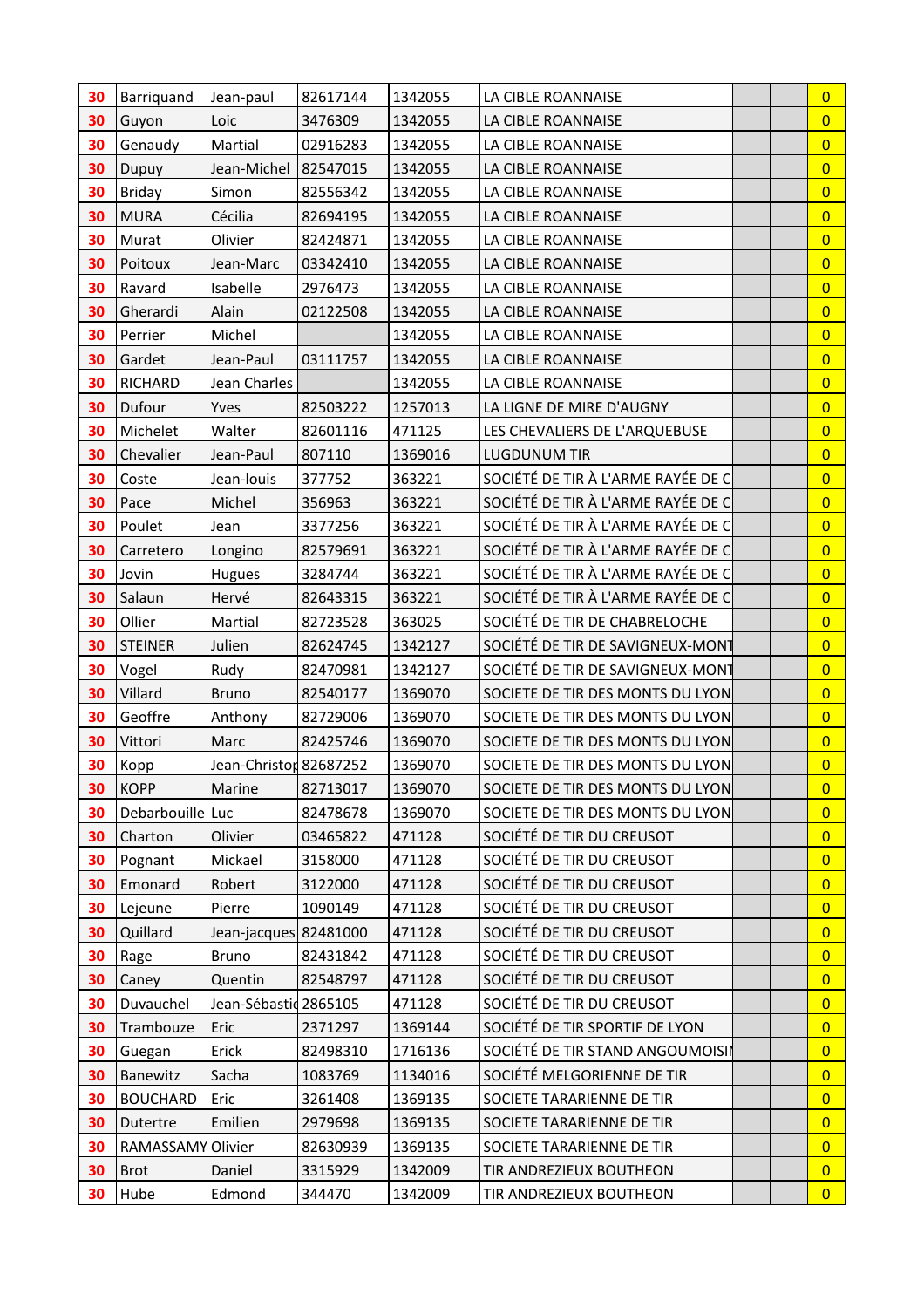| 30       | Bonavaron  | Bernard                           | 2505730  | 1342124 | TIR DE L'OBSERVATOIRE DE SAINT-ÉTI |  | $\overline{0}$                   |
|----------|------------|-----------------------------------|----------|---------|------------------------------------|--|----------------------------------|
| 30       |            | Gomez Urbin Alexandre Jo 03430744 |          | 1369108 | TIR OLYMPIQUE LYONNAIS             |  | $\overline{0}$                   |
| 30       | Maton      | Amandine                          | 03430747 | 1369108 | TIR OLYMPIQUE LYONNAIS             |  | $\overline{0}$                   |
| 30       | Meszaros   | Bernard                           | 82532250 | 1369108 | TIR OLYMPIQUE LYONNAIS             |  | $\overline{0}$                   |
| 30       | Drobniak   | Philippe                          | 82546058 | 1369108 | TIR OLYMPIQUE LYONNAIS             |  | $\overline{0}$                   |
| 30       | Kolossov   | Alexis                            | 82472471 | 1369108 | TIR OLYMPIQUE LYONNAIS             |  | $\overline{0}$                   |
| 30       | Viola      | Alain                             | 27435371 | 1369108 | TIR OLYMPIQUE LYONNAIS             |  | $\overline{0}$                   |
| 30       | Couzinou   | Lucie                             | 82546537 | 1369108 | TIR OLYMPIQUE LYONNAIS             |  | $\overline{0}$                   |
| 30       | Nguyen     | Duy-Son                           | 3346974  | 1369108 | TIR OLYMPIQUE LYONNAIS             |  | $\overline{0}$                   |
| 30       | Quesada    | Michaël                           | 82588263 | 2026003 | TIR SPORTIF BEAUMONTOIS            |  | $\overline{0}$                   |
| 30       | Wisniewski | Eric                              | #REF!    | 1884268 | <b>TIR SPORTIF PERTUIS</b>         |  | $\overline{0}$                   |
| 30       | Henrique   | Julien                            | 3382466  | 363259  | TIR SPORTIF RIOMOIS                |  | $\overline{0}$                   |
| 30       | Thiery     | Thibaut                           | 3462332  | 810335  | <b>TIR SPORTIF TROYEN</b>          |  | $\overline{0}$                   |
| 30       | Grisard    | Maurice                           | 03263402 | 2026215 | U.G.A.P. Section Tir               |  | $\overline{0}$                   |
| 30       | Mallet     | Lionel-Armar 2595397              |          | 1813137 | <b>VITROLLES SPORT TIR</b>         |  | $\overline{0}$                   |
| 30       |            |                                   |          |         |                                    |  | $\overline{0}$                   |
| 30       |            |                                   |          |         |                                    |  | $\overline{0}$                   |
| 30       |            |                                   |          |         |                                    |  | $\overline{0}$                   |
| 30       |            |                                   |          |         |                                    |  | $\overline{0}$                   |
| 30       |            |                                   |          |         |                                    |  | $\overline{0}$                   |
| 30       |            |                                   |          |         |                                    |  | $\overline{0}$                   |
| 30       |            |                                   |          |         |                                    |  | $\overline{0}$                   |
| 30       |            |                                   |          |         |                                    |  | $\overline{0}$                   |
| 30       |            |                                   |          |         |                                    |  | $\overline{0}$                   |
| 30       |            |                                   |          |         |                                    |  | $\overline{0}$                   |
| 30<br>30 |            |                                   |          |         |                                    |  | $\overline{0}$<br>$\overline{0}$ |
| 30       |            |                                   |          |         |                                    |  | $\overline{0}$                   |
| 30       |            |                                   |          |         |                                    |  | $\overline{0}$                   |
| 30       |            |                                   |          |         |                                    |  | $\overline{0}$                   |
| 30       |            |                                   |          |         |                                    |  | $\overline{0}$                   |
| 30       |            |                                   |          |         |                                    |  | $\overline{0}$                   |
| 30       |            |                                   |          |         |                                    |  | $\overline{0}$                   |
| 30       |            |                                   |          |         |                                    |  | $\overline{0}$                   |
| 30       |            |                                   |          |         |                                    |  | $\overline{0}$                   |
| 30       |            |                                   |          |         |                                    |  | $\overline{0}$                   |
| 30       |            |                                   |          |         |                                    |  | $\overline{0}$                   |
| 30       |            |                                   |          |         |                                    |  | $\overline{0}$                   |
| 30       |            |                                   |          |         |                                    |  | $\overline{0}$                   |
| 30       |            |                                   |          |         |                                    |  | $\overline{0}$                   |
| 30       |            |                                   |          |         |                                    |  | $\overline{0}$                   |
| 30       |            |                                   |          |         |                                    |  | $\overline{0}$                   |
| 30       |            |                                   |          |         |                                    |  | $\overline{0}$                   |
| 30       |            |                                   |          |         |                                    |  | $\overline{0}$                   |
| 30       |            |                                   |          |         |                                    |  | $\overline{0}$                   |
| 30       |            |                                   |          |         |                                    |  | $\overline{0}$                   |
| 30       |            |                                   |          |         |                                    |  | $\overline{0}$                   |